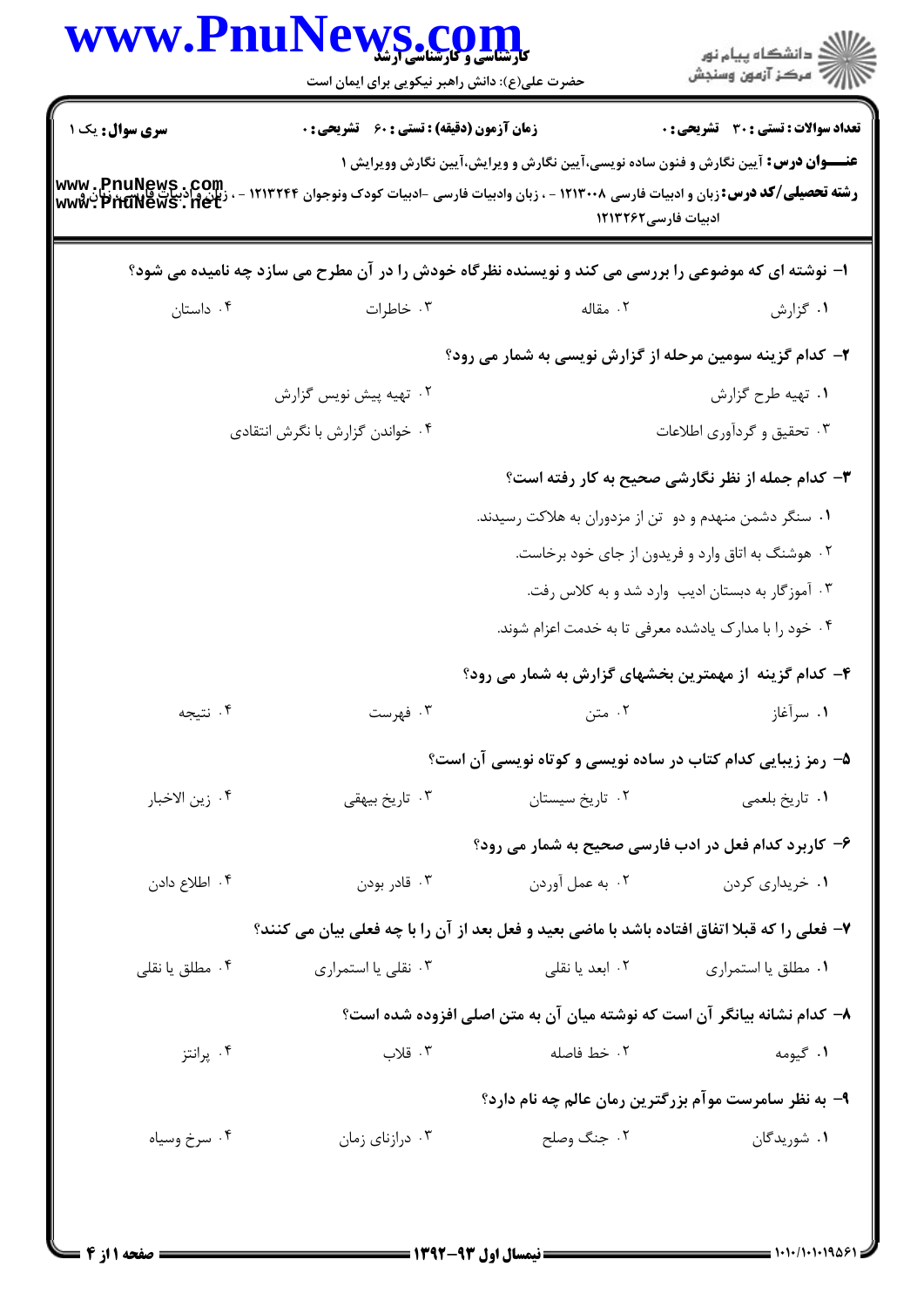| <b>سری سوال : ۱ یک</b><br><b>زمان آزمون (دقیقه) : تستی : 60 ٪ تشریحی : 0</b><br><b>عنـــوان درس:</b> آیین نگارش و فنون ساده نویسی،آیین نگارش و ویرایش،آیین نگارش وویرایش ۱<br>www.PnuNews.com<br><b>رشته تحصیلی/کد درس:</b> زبان و ادبیات فارسی ۱۲۱۳۰۰۸ - ، زبان وادبیات فارسی -ادبیات کودک ونوجوان ۱۳۲۴۴<br>ww.PhuNews.net<br>ادبیات فارسی1۲۱۳۲۶۲<br>۱۰- به نظر مالرو خاطره نویسی چه نوع نوشته ای به شمار می رود؟<br>۰۴ سفرنامه<br>۰۳ اعتراف<br>۰۱ گزارش<br>۰۲ نامه نویسی<br>11- استعاره ای که با حذف مشبه ساخته می شود ؛چه نامیده می شود؟<br>۰۴ مصرحه<br>۰۳ مکنیه<br>۰۲ تبعیه<br>۰۱ مرکب<br><b>۱۲- فرنگیها به تصویر یا صور خیال چه می گویند؟</b><br>$\cdot$ کنایه<br>۰۳ تشخیص<br>۰۲ ایماژ<br>۰۱ مجاز<br>13- معمولا اندازه مقاله چند کلمه است؟<br>$1 \cdot \cdot \cdot - \Delta \cdot \cdot \cdot$ .<br>$\mathbf{y} \cdot \cdot \cdot - \mathbf{y} \cdot \cdot \cdot \cdot \mathbf{y}$<br>$0 \cdots - 1 \cdots$ . T<br>$\Delta$ $-\Delta$<br>۱۴- عبارت ؒ انشاء حرکت و انتظامی است که به افکار داده می شود ؒ از کدام شخصیت است؟<br>۰۴ خانلری<br>۰۲ لوئيز<br>۰۱ بوفون<br>۰۳ رزمجو<br>۱۵− ً نخستین شرط رواج و نشر نوشته های انتقادی و استفاده از تأثیر خلاقه آن چیست؟<br>۰۲ دوری از اهانت و توهین<br>٠١. آشنايي با مسائل روز<br>۰۴ نویسندگان با تبحر در نقد<br>۰۳ آزادي قلم و بيان در جامعه<br>۱۶– کدام نویسنده داستان "بهرام گور و لنبک آبکش "را بازنویسی کرده است؟<br>۰۴ محمود مشرف<br>۰۳ مجتبی مینوی<br>۰۱ زهرا خانلري<br>۰۲ غلامحسین یوسفی<br>۱۷– کدام قصه با اندکی تغییر در جزئیات در متون کهن اسلامی از جمله آثار الباقیه  ابوریحان و غررالسیر ثعالبی و التاریخ<br>مقدسی آمده است؟<br>۰۲ آرش کمانگیر<br>۰۴ بهرام گور<br>۰۳ فیل در تاریکی<br>۰۱ درخت زندگی<br><b>۱۸</b> - مایه اصلی در مقاله های تحقیقی چیست؟<br>۰۲ تخیل و عاطفه<br>۰۱ عقل و انديشه<br>۰۴ ذوق و سليقه<br>۰۳ تحقیق و پژوهش<br>۱۹- فرشته ای که در اعتقاد ایرانیان باستان فرشته موکل بر روشنی و خورشید است چه نام دارد؟<br>۰۳ ناهید<br>۰۲ آناهیتا<br>۰۴ میترا<br>۰۱ مهر | <b>WWW.Pnu</b> | <b>کارشناسی و کارشناسی ارشد</b><br>حضرت علی(ع): دانش راهبر نیکویی برای ایمان است | ڪ دانشڪاه پيام نور<br>ر∕ = مرڪز آزمون وسنڊش |
|-----------------------------------------------------------------------------------------------------------------------------------------------------------------------------------------------------------------------------------------------------------------------------------------------------------------------------------------------------------------------------------------------------------------------------------------------------------------------------------------------------------------------------------------------------------------------------------------------------------------------------------------------------------------------------------------------------------------------------------------------------------------------------------------------------------------------------------------------------------------------------------------------------------------------------------------------------------------------------------------------------------------------------------------------------------------------------------------------------------------------------------------------------------------------------------------------------------------------------------------------------------------------------------------------------------------------------------------------------------------------------------------------------------------------------------------------------------------------------------------------------------------------------------------------------------------------------------------------------------------------------------------------------------------------------------------------------------------------------------------------------------------------------------------------------------------------------------------------------------------------------------------------------------------------------------------|----------------|----------------------------------------------------------------------------------|---------------------------------------------|
|                                                                                                                                                                                                                                                                                                                                                                                                                                                                                                                                                                                                                                                                                                                                                                                                                                                                                                                                                                                                                                                                                                                                                                                                                                                                                                                                                                                                                                                                                                                                                                                                                                                                                                                                                                                                                                                                                                                                         |                |                                                                                  | تعداد سوالات : تستى : 30 قشريحى : 0         |
|                                                                                                                                                                                                                                                                                                                                                                                                                                                                                                                                                                                                                                                                                                                                                                                                                                                                                                                                                                                                                                                                                                                                                                                                                                                                                                                                                                                                                                                                                                                                                                                                                                                                                                                                                                                                                                                                                                                                         |                |                                                                                  |                                             |
|                                                                                                                                                                                                                                                                                                                                                                                                                                                                                                                                                                                                                                                                                                                                                                                                                                                                                                                                                                                                                                                                                                                                                                                                                                                                                                                                                                                                                                                                                                                                                                                                                                                                                                                                                                                                                                                                                                                                         |                |                                                                                  |                                             |
|                                                                                                                                                                                                                                                                                                                                                                                                                                                                                                                                                                                                                                                                                                                                                                                                                                                                                                                                                                                                                                                                                                                                                                                                                                                                                                                                                                                                                                                                                                                                                                                                                                                                                                                                                                                                                                                                                                                                         |                |                                                                                  |                                             |
|                                                                                                                                                                                                                                                                                                                                                                                                                                                                                                                                                                                                                                                                                                                                                                                                                                                                                                                                                                                                                                                                                                                                                                                                                                                                                                                                                                                                                                                                                                                                                                                                                                                                                                                                                                                                                                                                                                                                         |                |                                                                                  |                                             |
|                                                                                                                                                                                                                                                                                                                                                                                                                                                                                                                                                                                                                                                                                                                                                                                                                                                                                                                                                                                                                                                                                                                                                                                                                                                                                                                                                                                                                                                                                                                                                                                                                                                                                                                                                                                                                                                                                                                                         |                |                                                                                  |                                             |
|                                                                                                                                                                                                                                                                                                                                                                                                                                                                                                                                                                                                                                                                                                                                                                                                                                                                                                                                                                                                                                                                                                                                                                                                                                                                                                                                                                                                                                                                                                                                                                                                                                                                                                                                                                                                                                                                                                                                         |                |                                                                                  |                                             |
|                                                                                                                                                                                                                                                                                                                                                                                                                                                                                                                                                                                                                                                                                                                                                                                                                                                                                                                                                                                                                                                                                                                                                                                                                                                                                                                                                                                                                                                                                                                                                                                                                                                                                                                                                                                                                                                                                                                                         |                |                                                                                  |                                             |
|                                                                                                                                                                                                                                                                                                                                                                                                                                                                                                                                                                                                                                                                                                                                                                                                                                                                                                                                                                                                                                                                                                                                                                                                                                                                                                                                                                                                                                                                                                                                                                                                                                                                                                                                                                                                                                                                                                                                         |                |                                                                                  |                                             |
|                                                                                                                                                                                                                                                                                                                                                                                                                                                                                                                                                                                                                                                                                                                                                                                                                                                                                                                                                                                                                                                                                                                                                                                                                                                                                                                                                                                                                                                                                                                                                                                                                                                                                                                                                                                                                                                                                                                                         |                |                                                                                  |                                             |
|                                                                                                                                                                                                                                                                                                                                                                                                                                                                                                                                                                                                                                                                                                                                                                                                                                                                                                                                                                                                                                                                                                                                                                                                                                                                                                                                                                                                                                                                                                                                                                                                                                                                                                                                                                                                                                                                                                                                         |                |                                                                                  |                                             |
|                                                                                                                                                                                                                                                                                                                                                                                                                                                                                                                                                                                                                                                                                                                                                                                                                                                                                                                                                                                                                                                                                                                                                                                                                                                                                                                                                                                                                                                                                                                                                                                                                                                                                                                                                                                                                                                                                                                                         |                |                                                                                  |                                             |
|                                                                                                                                                                                                                                                                                                                                                                                                                                                                                                                                                                                                                                                                                                                                                                                                                                                                                                                                                                                                                                                                                                                                                                                                                                                                                                                                                                                                                                                                                                                                                                                                                                                                                                                                                                                                                                                                                                                                         |                |                                                                                  |                                             |
|                                                                                                                                                                                                                                                                                                                                                                                                                                                                                                                                                                                                                                                                                                                                                                                                                                                                                                                                                                                                                                                                                                                                                                                                                                                                                                                                                                                                                                                                                                                                                                                                                                                                                                                                                                                                                                                                                                                                         |                |                                                                                  |                                             |
|                                                                                                                                                                                                                                                                                                                                                                                                                                                                                                                                                                                                                                                                                                                                                                                                                                                                                                                                                                                                                                                                                                                                                                                                                                                                                                                                                                                                                                                                                                                                                                                                                                                                                                                                                                                                                                                                                                                                         |                |                                                                                  |                                             |
|                                                                                                                                                                                                                                                                                                                                                                                                                                                                                                                                                                                                                                                                                                                                                                                                                                                                                                                                                                                                                                                                                                                                                                                                                                                                                                                                                                                                                                                                                                                                                                                                                                                                                                                                                                                                                                                                                                                                         |                |                                                                                  |                                             |
|                                                                                                                                                                                                                                                                                                                                                                                                                                                                                                                                                                                                                                                                                                                                                                                                                                                                                                                                                                                                                                                                                                                                                                                                                                                                                                                                                                                                                                                                                                                                                                                                                                                                                                                                                                                                                                                                                                                                         |                |                                                                                  |                                             |
|                                                                                                                                                                                                                                                                                                                                                                                                                                                                                                                                                                                                                                                                                                                                                                                                                                                                                                                                                                                                                                                                                                                                                                                                                                                                                                                                                                                                                                                                                                                                                                                                                                                                                                                                                                                                                                                                                                                                         |                |                                                                                  |                                             |
|                                                                                                                                                                                                                                                                                                                                                                                                                                                                                                                                                                                                                                                                                                                                                                                                                                                                                                                                                                                                                                                                                                                                                                                                                                                                                                                                                                                                                                                                                                                                                                                                                                                                                                                                                                                                                                                                                                                                         |                |                                                                                  |                                             |
|                                                                                                                                                                                                                                                                                                                                                                                                                                                                                                                                                                                                                                                                                                                                                                                                                                                                                                                                                                                                                                                                                                                                                                                                                                                                                                                                                                                                                                                                                                                                                                                                                                                                                                                                                                                                                                                                                                                                         |                |                                                                                  |                                             |
|                                                                                                                                                                                                                                                                                                                                                                                                                                                                                                                                                                                                                                                                                                                                                                                                                                                                                                                                                                                                                                                                                                                                                                                                                                                                                                                                                                                                                                                                                                                                                                                                                                                                                                                                                                                                                                                                                                                                         |                |                                                                                  |                                             |
|                                                                                                                                                                                                                                                                                                                                                                                                                                                                                                                                                                                                                                                                                                                                                                                                                                                                                                                                                                                                                                                                                                                                                                                                                                                                                                                                                                                                                                                                                                                                                                                                                                                                                                                                                                                                                                                                                                                                         |                |                                                                                  |                                             |
|                                                                                                                                                                                                                                                                                                                                                                                                                                                                                                                                                                                                                                                                                                                                                                                                                                                                                                                                                                                                                                                                                                                                                                                                                                                                                                                                                                                                                                                                                                                                                                                                                                                                                                                                                                                                                                                                                                                                         |                |                                                                                  |                                             |
|                                                                                                                                                                                                                                                                                                                                                                                                                                                                                                                                                                                                                                                                                                                                                                                                                                                                                                                                                                                                                                                                                                                                                                                                                                                                                                                                                                                                                                                                                                                                                                                                                                                                                                                                                                                                                                                                                                                                         |                |                                                                                  |                                             |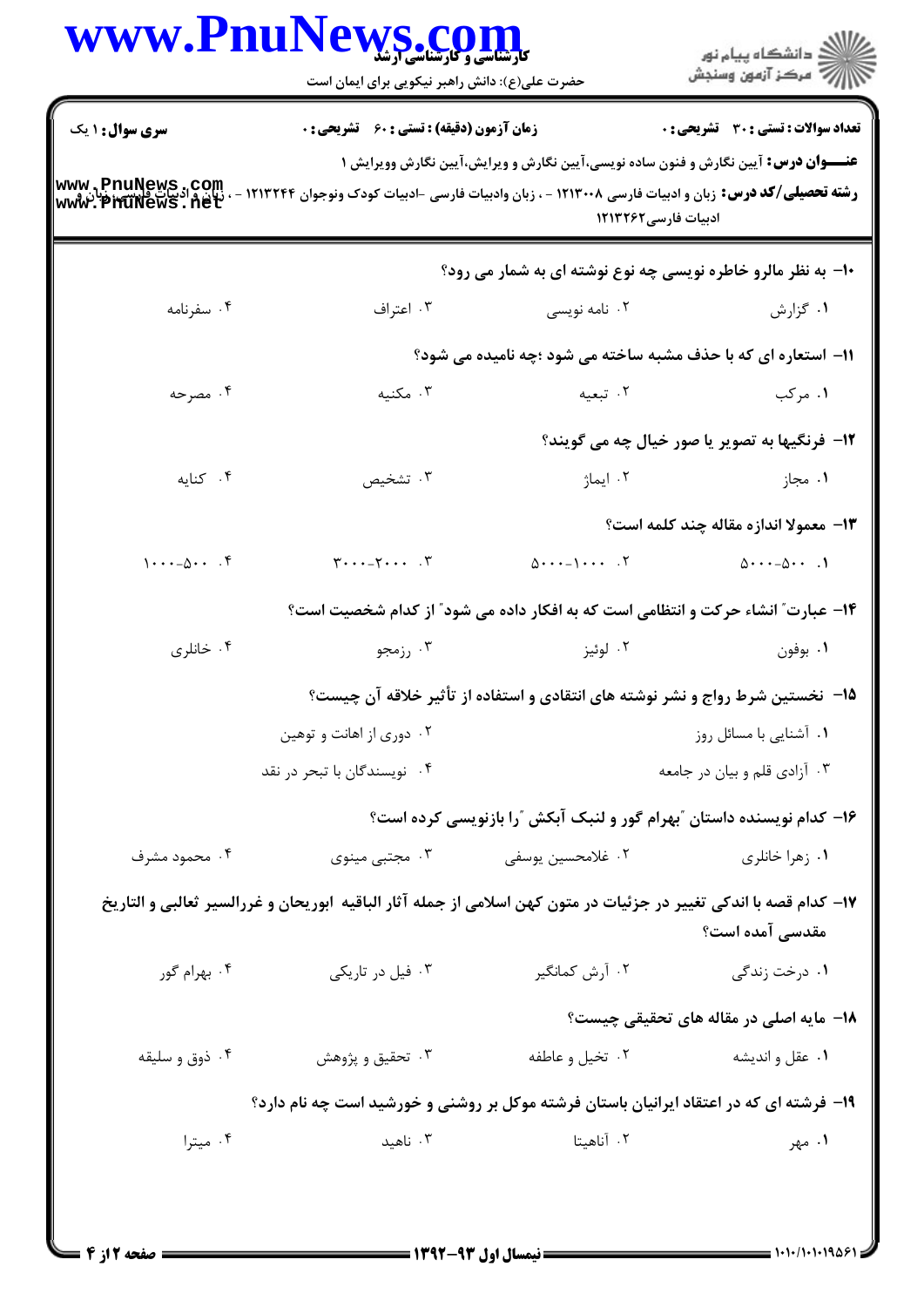| <b>WWW.Pnur</b>                           | <b>VS.COM</b><br>حضرت علی(ع): دانش راهبر نیکویی برای ایمان است           |                                                                                                                                                                                                                              | ر دانشڪاه پيام نور<br>اڳ مرڪز آزمون وسنڊش       |
|-------------------------------------------|--------------------------------------------------------------------------|------------------------------------------------------------------------------------------------------------------------------------------------------------------------------------------------------------------------------|-------------------------------------------------|
| <b>سری سوال : ۱ یک</b>                    | <b>زمان آزمون (دقیقه) : تستی : 60 ٪ تشریحی : 0</b>                       |                                                                                                                                                                                                                              | <b>تعداد سوالات : تستی : 30 ٪ تشریحی : 0</b>    |
| www.PnuNews.com<br>www.PnuNews.net        |                                                                          | <b>عنـــوان درس:</b> آیین نگارش و فنون ساده نویسی،آیین نگارش و ویرایش،آیین نگارش وویرایش ۱<br><b>رشته تحصیلی/کد درس:</b> زبان و ادبیات فارسی ۱۲۱۳۰۰۸ - ، زبان وادبیات فارسی -ادبیات کودک ونوجوان ۳۲۴۴<br>ادبیات فارسی1۲۱۳۲۶۲ |                                                 |
|                                           |                                                                          | +٢- كدام قصه قر آني را احسن القصص ( بهترين قصه ها ) ناميده اند ؟                                                                                                                                                             |                                                 |
| ۰۴ ابراهیم                                | ۰۳ يوسف                                                                  | ۲. مريم                                                                                                                                                                                                                      | ۰۱ نوح                                          |
|                                           |                                                                          | <b>۰۲</b> افسانه سومری گیلگمش مربوط به چند سال پیش از میلاد است؟                                                                                                                                                             |                                                 |
| ۰۴ . ۱۴۰۰ سال                             | $T \cdot \cdot \cdot \cdot$ ۲سال                                         | ۰۲ - ۱۰۰۰ سال                                                                                                                                                                                                                | ۰. ۶۰۰ سال                                      |
|                                           |                                                                          | ۲۲– در ادبیات عرفانی ایران داستان در جهت بیان مسائل عرفانی به چه صورت به کار گرفته شد؟                                                                                                                                       |                                                 |
| ۰۴ عامیانه و بازاری                       | ۰۳ استعاره و مجاز                                                        | ۰۲ شفاف و ساده                                                                                                                                                                                                               | ۰۱ رمز و اشاره                                  |
|                                           |                                                                          |                                                                                                                                                                                                                              | ۲۳- غرور و تعصب اثر کدام نویسنده است؟           |
| ۰۴ هرمان ملويل                            | ۰۳ استاندال                                                              | ۰۲ هنري فيلدينگ                                                                                                                                                                                                              | ٠١ جين استين                                    |
|                                           |                                                                          | ۲۴- سیمین دانشور نثر کدام نویسنده را تلگرافی، خشن، صریح و منزه طلب دانسته است؟                                                                                                                                               |                                                 |
| ۰۴ ابراهیم یونسی                          | ۰۳ سیمین دانشور                                                          | ۰۲ جلال آل احمد                                                                                                                                                                                                              | ۰۱ جمال زاده                                    |
|                                           |                                                                          | ۲۵– کدام گزینه ویژگی عمده آثار چخوف را بیان می کند؟                                                                                                                                                                          |                                                 |
|                                           | ۰۲ تصویر سازی و رویا پردازی ساده<br>۰۱ اظهار نظر در مورد واقیعتهای زندگی |                                                                                                                                                                                                                              |                                                 |
| ۰۴ به کار بردن تشبیه و استعاره در حد کمال |                                                                          | ۰۳ توصیف دقیق و بی طرفانه از امور جاری و عادی زدگی                                                                                                                                                                           |                                                 |
|                                           |                                                                          |                                                                                                                                                                                                                              | ۲۶– نخستین آثار ادبی به چه صورت به وجود آمدند ؟ |
| ۰۴ دعا و ورد                              | ۰۳ حکایت                                                                 | ۰۲ فابل                                                                                                                                                                                                                      | ۰۱ گزارش                                        |
|                                           |                                                                          | <b>۲۷- کدام شاعر ارزش شعر را در سودمندی و زیبایی آن می داند</b> ؟                                                                                                                                                            |                                                 |
| ۰۴ افلاطون                                | ۰۳ ارسطو                                                                 | ۰۲ هوراس                                                                                                                                                                                                                     | ۰۱ تی اس الیوت                                  |
|                                           |                                                                          | ۲۸– کدام نقد اعتقاد داردکه رابطه هنر با اجتماع اهمیت حیاتی دارد ویافتن این رابطه درک عمیق تری از آثار هنری را موجب                                                                                                           | می شود؟                                         |
| ۰۴ جامعه شناسی                            | ۰۳ روان شناختی                                                           | ۰۲ اخلاقی                                                                                                                                                                                                                    | ۰۱ هنري                                         |
|                                           |                                                                          | ۲۹– کدام گزینه امروزه از مهمترین انواع ادبی به شمار می رود؟                                                                                                                                                                  |                                                 |
|                                           | ٠١ داستان كوتاه -رمان - نمايشنامه<br>۰۲ داستان بلند- نمایشنامه- سناریو   |                                                                                                                                                                                                                              |                                                 |
|                                           | ۰۴ مقاله نویسی -گزارش نویسی- داستان                                      | ۰۳ حکایت- داستان کوتاه- رمان                                                                                                                                                                                                 |                                                 |
|                                           |                                                                          |                                                                                                                                                                                                                              |                                                 |